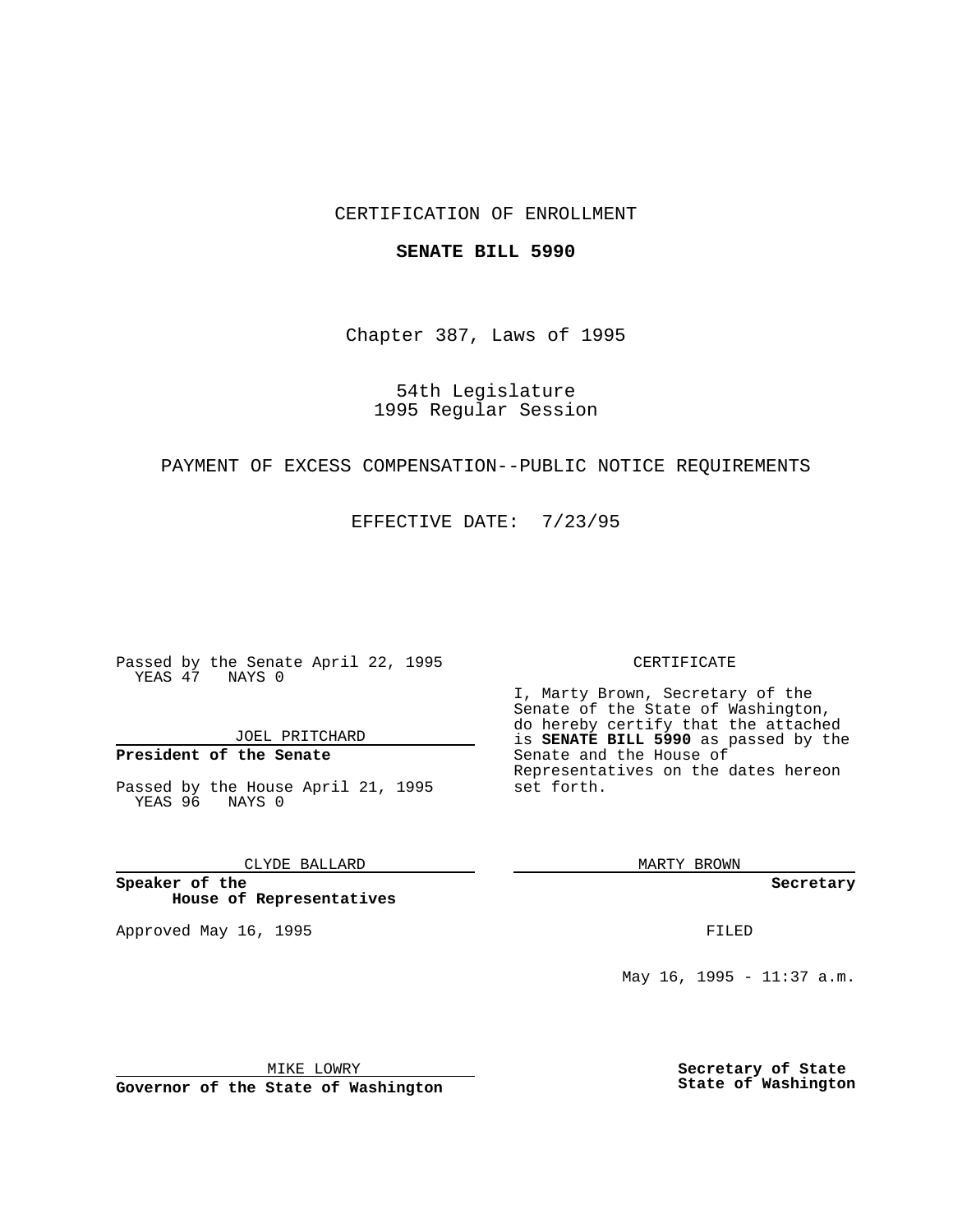## **SENATE BILL 5990** \_\_\_\_\_\_\_\_\_\_\_\_\_\_\_\_\_\_\_\_\_\_\_\_\_\_\_\_\_\_\_\_\_\_\_\_\_\_\_\_\_\_\_\_\_\_\_

\_\_\_\_\_\_\_\_\_\_\_\_\_\_\_\_\_\_\_\_\_\_\_\_\_\_\_\_\_\_\_\_\_\_\_\_\_\_\_\_\_\_\_\_\_\_\_

## AS AMENDED BY THE HOUSE

Passed Legislature - 1995 Regular Session

**State of Washington 54th Legislature 1995 Regular Session**

**By** Senators Long, Bauer, Cantu, Rinehart, Newhouse, Winsley, Wood, Deccio, Johnson, Finkbeiner, Loveland and Hochstatter

Read first time 02/21/95. Referred to Committee on Ways & Means.

 AN ACT Relating to requiring public notice prior to entering into agreements to pay certain types of excess compensation; and adding a new section to chapter 41.50 RCW.

BE IT ENACTED BY THE LEGISLATURE OF THE STATE OF WASHINGTON:

 NEW SECTION. **Sec. 1.** A new section is added to chapter 41.50 RCW to read as follows:

 (1) Except as limited by subsection (3) of this section, the governing body of an employer under chapter 41.32 or 41.40 RCW shall comply with the provisions of subsection (2) of this section prior to executing a contract or collective bargaining agreement with members under chapter 41.32 or 41.40 RCW which provides for:

 (a) A cash out of unused annual leave in excess of two hundred forty hours of such leave. "Cash out" for purposes of this subsection means any payment in lieu of an accrual of annual leave or any payment added to regular salary, concurrent with a reduction of annual leave; (b) A cash out of any other form of leave;

 (c) A payment for, or in lieu of, any personal expense or transportation allowance;